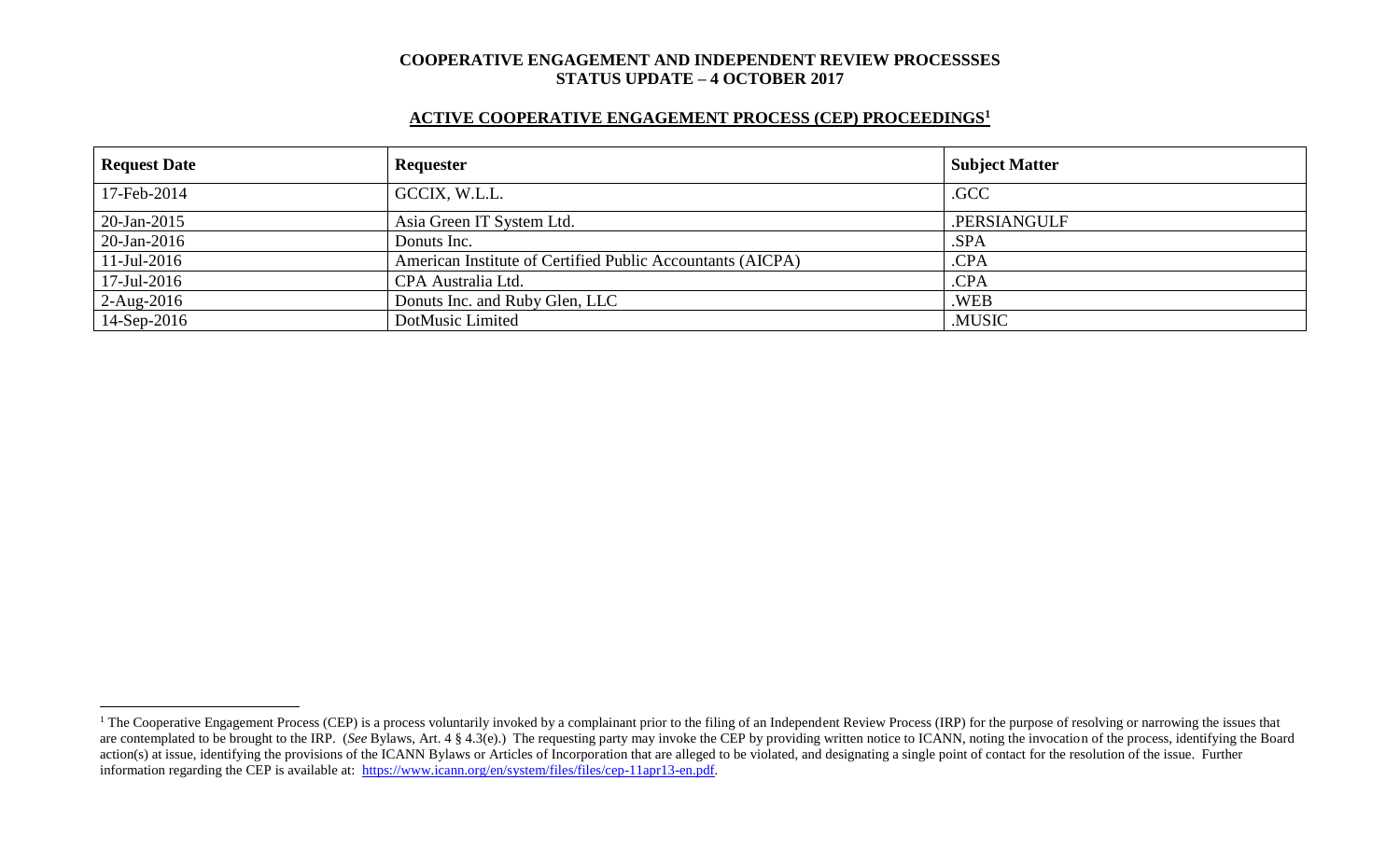## **RECENTLY CLOSED COOPERATIVE ENGAGEMENT PROCESS (CEP) PROCEEDINGS**

| st Date<br>Reques                                                                                             | <b>Requester</b> | Matter<br>Subiec | <br><b>IRI</b><br>$\blacksquare$<br>┳.<br>Deadline <sup>2</sup><br>Aling |
|---------------------------------------------------------------------------------------------------------------|------------------|------------------|--------------------------------------------------------------------------|
| $\bigcap$ $\bigcap$ 1<br>$\overline{\phantom{a}}$<br>$10 -$<br>$. \mathsf{I} \mathsf{P} \mathsf{C}$<br>`-201. | SportAccord      | .SPORTS          | $-2017$<br>1thdrawn<br>'n on<br>Sep-<br>. .                              |

 $\overline{a}$ 

<sup>&</sup>lt;sup>2</sup> The CEP process provides that "[i]f ICANN and the requester have not agreed to a resolution of the issues upon the conclusion of the cooperative engagement process, or if issues remain for a request for independent review, the requestor's time to file a request for independent review designated in the Bylaws shall be extended for each day of the cooperative engagement process, but in no event, absent mutual written agreement by the parties, shall the extension be for more than fourteen (14) days." (https://www.icann.org/en/system/files/files/cep-11apr13-en.pdf)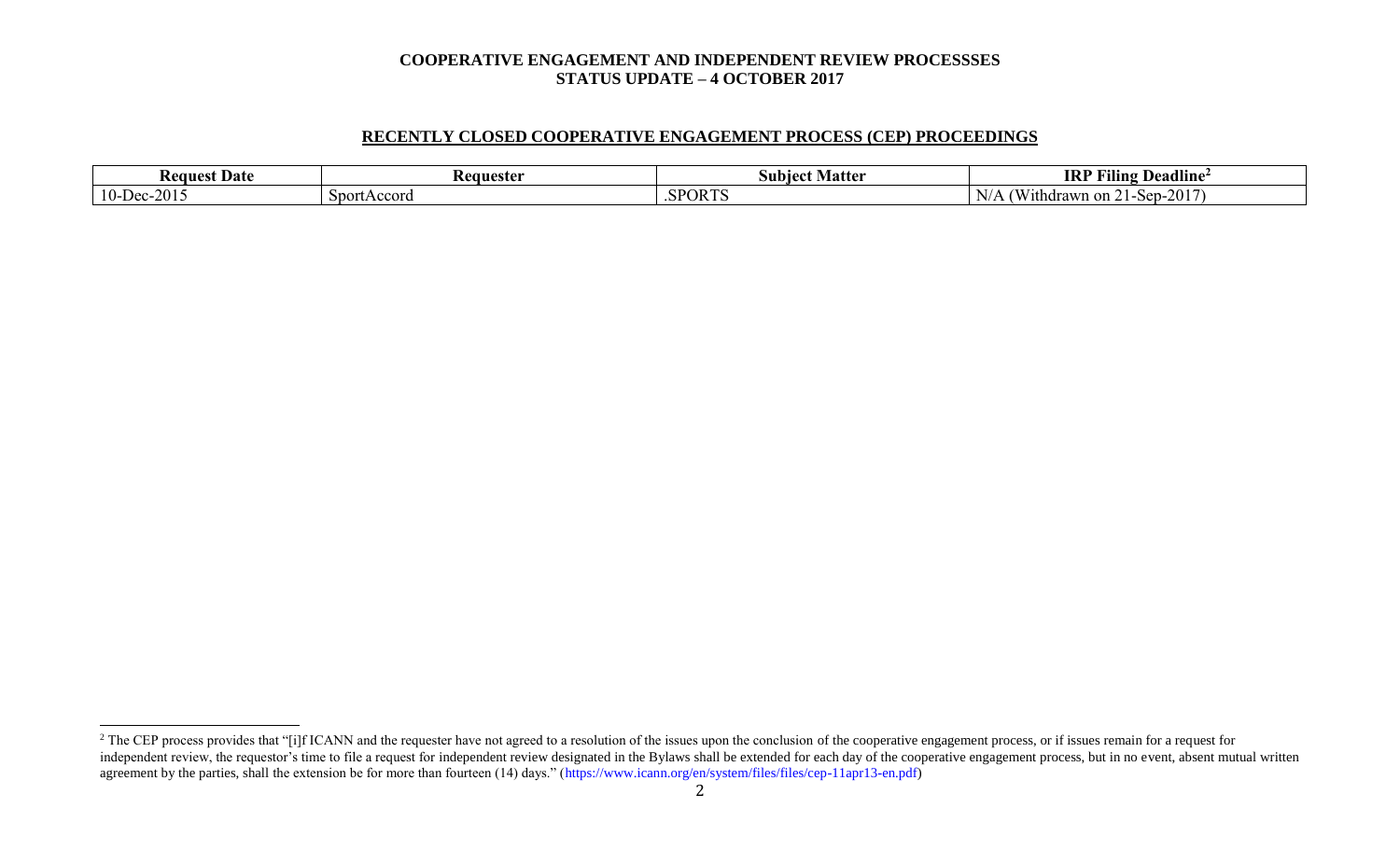| Date ICANN<br><b>Received</b><br><b>Notice of IRP</b> | Date IRP<br><b>Commenced by</b><br><b>ICDR</b> | Requester                                                                                                                              | <b>Subject Matter</b>  | <b>Status</b>                                                                                                                                                                                                                                  |
|-------------------------------------------------------|------------------------------------------------|----------------------------------------------------------------------------------------------------------------------------------------|------------------------|------------------------------------------------------------------------------------------------------------------------------------------------------------------------------------------------------------------------------------------------|
| 15-Dec-2015                                           | $16$ -Dec-2015                                 | Asia Green IT Systems Bilgisayar<br>San. ve Tic. Ltd. Sti.<br>https://www.icann.org/resources/pa<br>ges/irp-agit-v-icann-2015-12-23-en | .ISLAM<br><b>HALAL</b> | Panel Selection: Full Panel was confirmed on 23 March 2016.<br>Materials: Written submissions, Declaration(s), and Scheduling Orders are<br>posted here.<br>Hearing(s): Final Hearing took place on 4 May 2017; awaiting Final<br>Declaration. |

## **ACTIVE INDEPENDENT REVIEW PROCESS (IRP) PROCEEDINGS<sup>3</sup>**

l

<sup>&</sup>lt;sup>3</sup> IRP proceedings initiated before 1 October 2016 are subject to the Bylaws in effect before 1 October 2016: The Independent Review Process (IRP) is a process by which any person materially affected by a decision or action by the Board that he or she asserts is inconsistent with the Articles of Incorporation or Bylaws may submit a request for independent review of that decision or action. (See Bylaws, Art. IV, § 3.) In order to be materially affected, the person must suffer injury or harm that is directly and causally connected to the Board's alleged violation of the Bylaws or the Articles of Incorporation, and not as a result of third parties acting in line with the Board's action. Further information regarding the IRP is available at: [https://www.icann.org/resources/pages/mechanisms-2014-03-20-en.](https://www.icann.org/resources/pages/mechanisms-2014-03-20-en)

IRP proceedings initiated on or after 1 October 2016 are subject to the Bylaws in effect as of 1 October 2016: The IRP is intended to hear and resolve Disputes for the following purposes: (i) ensure that ICANN does not exceed the scope of its Mission and otherwise complies with its Articles of Incorporation and Bylaws; (ii) empower the global Internet community and Claimants to enforce compliance with the Articles of Incorporation and Bylaws through meaningful, affordable and accessible expert review of Covered Actions (as defined in § 4.3(b)(i)); (iii) ensure that ICANN is accountable to the global Internet community and Claimants; (iv) address claims that ICANN has failed to enforce its rights under the IANA Naming Function Contract (as defined in Section 16.3(a)); (v) provide a mechanism by which direct customers of the IANA naming functions may seek resolution of PTI (as defined in Section 16.1) service complaints that are not resolved through mediation; (vi) reduce Disputes by creating precedent to guide and inform the Board, Officers (as defined in Section 15.1), Staff members, Supporting Organizations, Advisory Committees, and the global Internet community in connection with policy development and implementation; (vii) secure the accessible, transparent, efficient, consistent, coherent, and just resolution of Disputes; (viii) lead to binding, final resolutions consistent with international arbitration norms that are enforceable in any co with proper jurisdiction; and (ix) provide a mechanism for the resolution of Disputes, as an alternative to legal action in the civil courts of the United States or other jurisdictions. (*See* Bylaws, Art. 4, § 4.3)